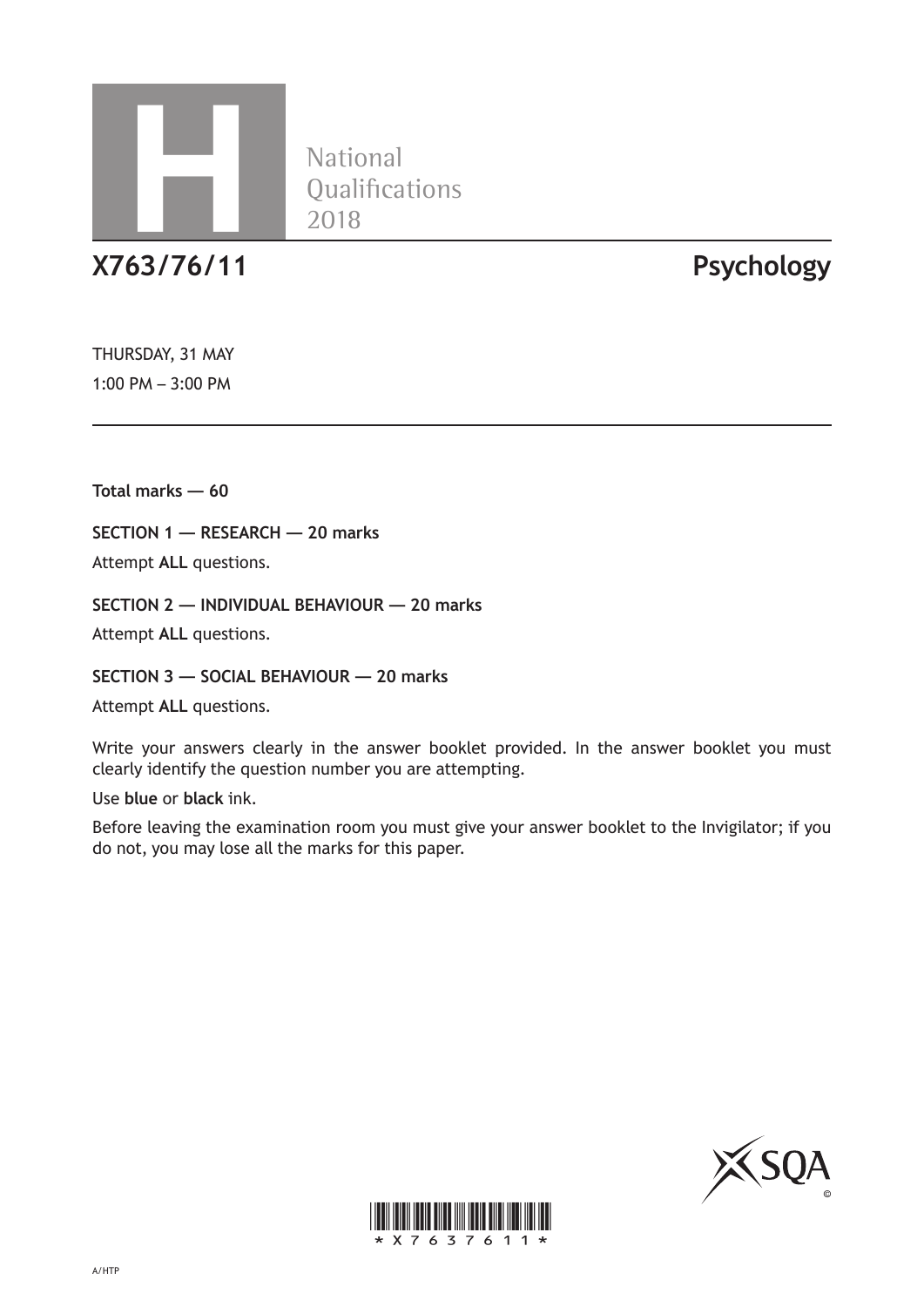# **SECTION 1 — RESEARCH — 20 marks**

## **Read the following scenario and attempt ALL questions**

## **Question 1**

The ecology department of a university are conducting research on the possibility of people living in underwater communities for extended periods of time. They have recruited a quota sample of 6 men and 6 women aged 18-50 years who will live in an underwater colony for 12 months. In order to reduce costs, the living space available will be limited.

Psychologists from the university are interested in the impact that living in this restricted space will have on the members of the colony, particularly their anti-social behaviour. The results can be found in the summary table below:

#### **Anti-social acts by gender (totals)**

|          | Males | Females |
|----------|-------|---------|
| Physical | 44    |         |
| Verbal   |       |         |

- (a) Describe **three** variables from the study described in the scenario above.
- (b) Analyse the researcher's choice of sample in the scenario above.
- (c) Explain **three** ways in which data from the table given in the scenario above can be analysed.

**3**

**11**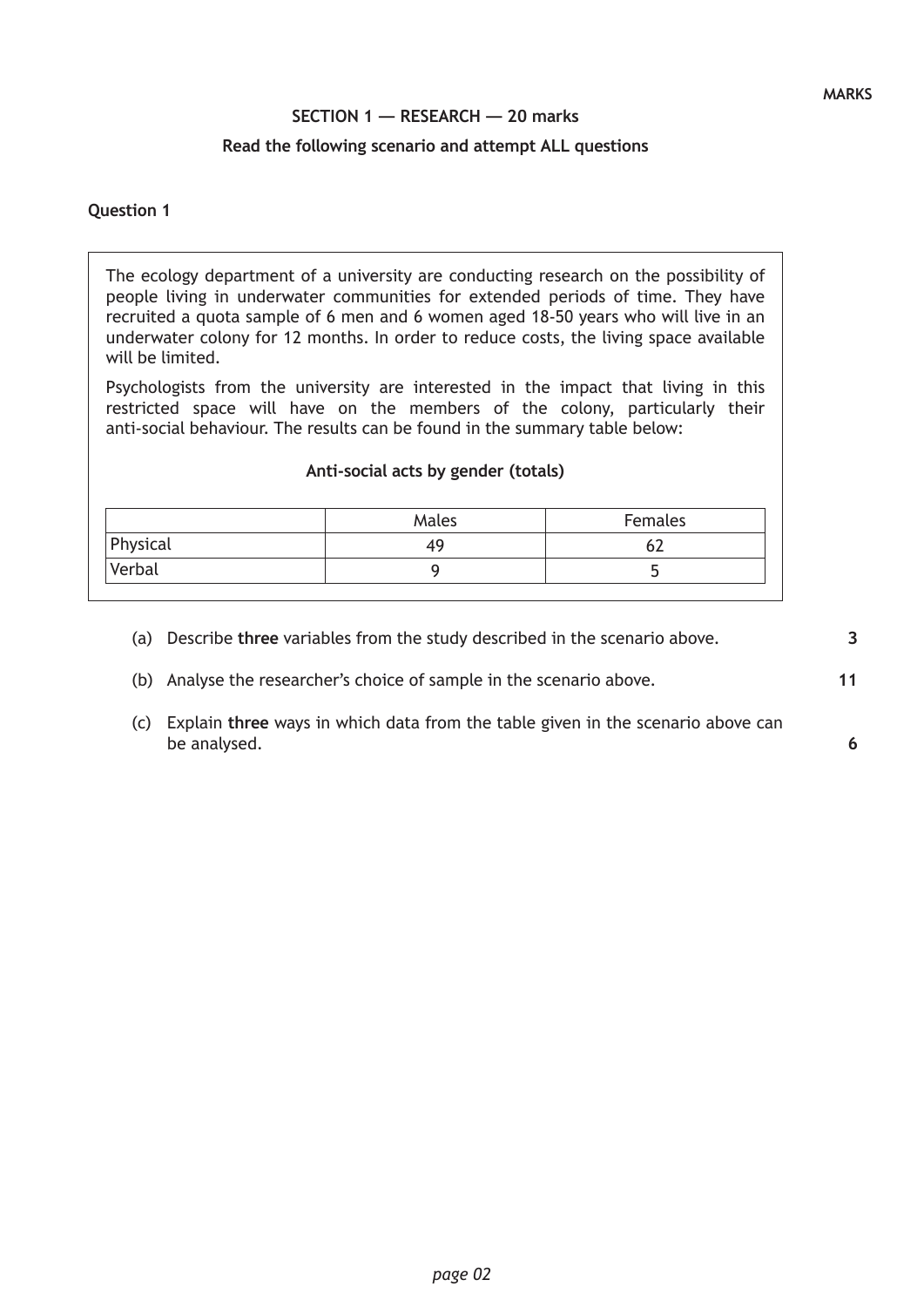# **SECTION 2 — INDIVIDUAL BEHAVIOUR — 20 marks Attempt ALL questions**

# **Question 2**

Analyse **two** approaches to sleep and dreams, one of which must be the biological approach.

**20**

**MARKS**

**[Turn over for next question**